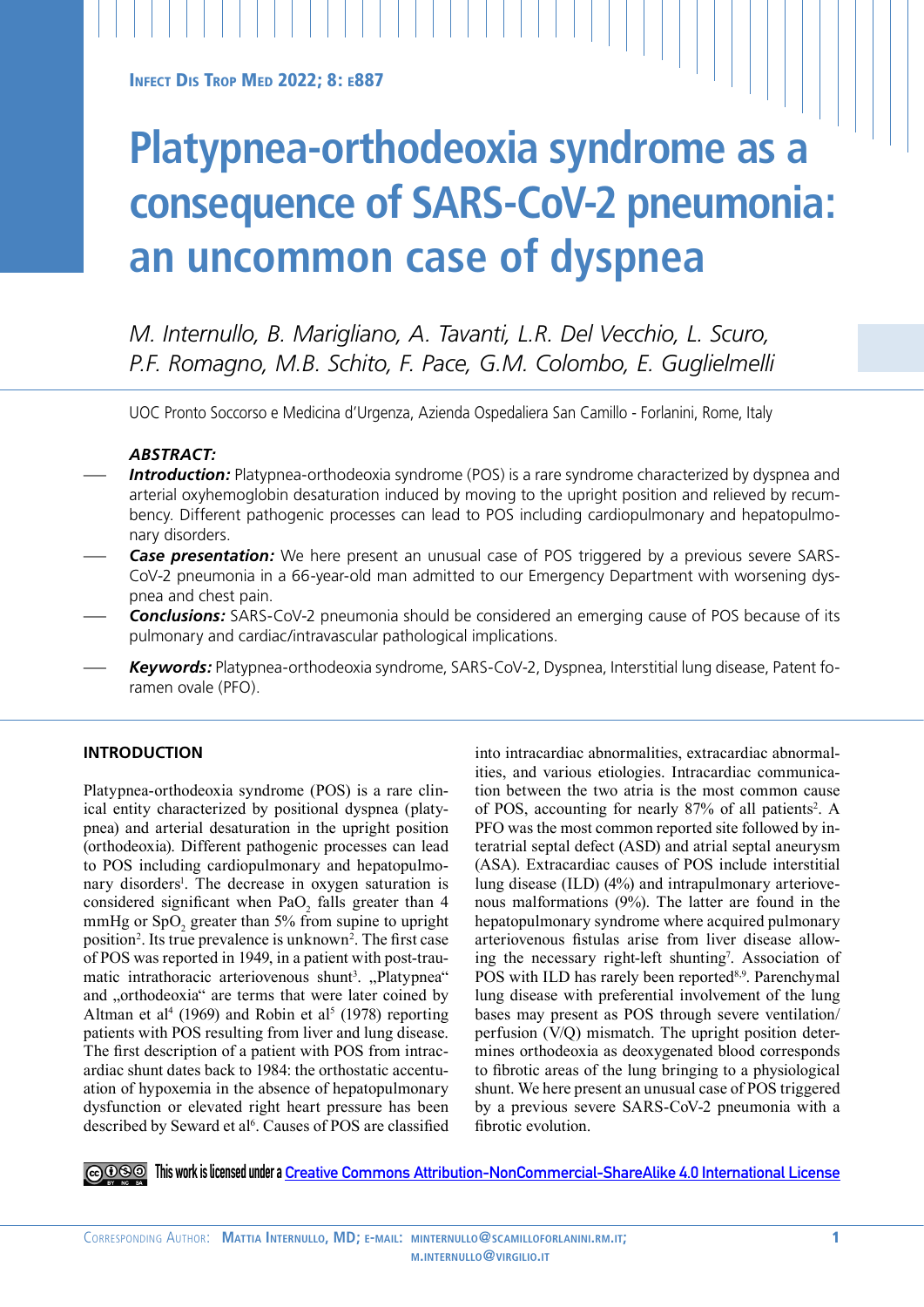### **CASE PRESENTATION**

A 66-year-old man was admitted to our Emergency Department with worsening dyspnea and chest pain. His medical history included stage IV renal failure (GFR 20 ml/min according to Cockroft-Gault equation), kidney lithiasis, arterial hypertension and cigarette smoking (20 pack-years). Six months earlier, he developed SARS-CoV-2 infection complicated by interstitial pneumonia with acute respiratory distress syndrome (ARDS) requiring oro-tracheal intubation and best evidence based therapy. The original hospitalization from SARS-CoV-2 infection was complicated by worsening renal function, requiring hemodialysis treatment, pericardial effusion, multiple septic episodes caused by multidrug-resistant *Staphylococcus epidermidis*, *Candida parapsilosis*, *Pseudomonas aeruginosa*, and *multifactorial anemia*.

His arterial blood gas (ABG) analysis in ambientair showed  $PaO<sub>2</sub>$  35 mmHg, PaCO<sub>2</sub> 25 mmHg, and pH 7.53. The lactate level was 1.4 mmol/l. Electrocardiogram (ECG) showed a sinus rhythm (90 bpm), first degree atrioventricular block (PR 0.24 sec) with nonspecific repolarization abnormalities. Blood tests confirmed a chronic kidney disease (CKD) (creatinine 3 mg/dl) with an increase of D-Dimer (1,379 ng/ml, range 0-500), NT-proBNP (6,725 pg/ml, range 0-125) and troponin (502 pg/ml, range 0-57). The latter showed substantial stability among the following controls (316 pg/ml-342 pg/ml-361 pg/ml). White blood cells

(WBC) and C-reactive protein (CRP) values were unremarkable (7,250 WBC/cc with 68% neutrophils, 18% lymphocytes; CRP 0.4 mg/dl-normal value <0.5 mg/dl). Procalcitonin was in normal range (0.04 ng/ml-normal value <0.05 ng/ml). SARS-CoV-2 swab resulted negative. Transthoracic echocardiography showed a left ventricle normal both in dimensions and ejection fraction (EF 50%) with overt septal dyskinesia. The right heart ultrasound window pointed out a global hypokinesia involving the distal septum. Enlargement of the aortic root and ascending aorta (54 mm and 47 mm, respectively) was noted with an organized pericardial effusion around the right sections (20 mm maximum, unchanged from the previous examination).

A chest contrast-enhanced computed tomography (CT) scan excluded pulmonary embolism, highlighting a peripheral ground-glass disease of both lungs with a moderate amount of pleural effusion of the left lung with focal consolidations in the lower and upper lobe of the right lung (Figure 1).

Chest ultrasound was also carried out, displaying diaphragmatic hypofunction (end-expiratory thickness values of 0.16 cm left and 0.18 cm right) secondary to prolonged hospitalization, corticosteroid therapy, intercurrent infections, and protein-calorie malnutrition (PCM).

Our patient was treated with oxygen therapy combined with noninvasive ventilation (NIV) and high-flow nasal cannula (HFNC). Parenteral nutritional support was initiated. Twelve days after admission, the patient's condition showed improvement requiring lower-flow oxygen



**Figure 1.** HRCT scan images (axial and coronal): peripheral ground-glass disease of both lungs with moderate amount of pleural effusion of the left lung with focal consolidations in the lower and upper lobe of the right lung.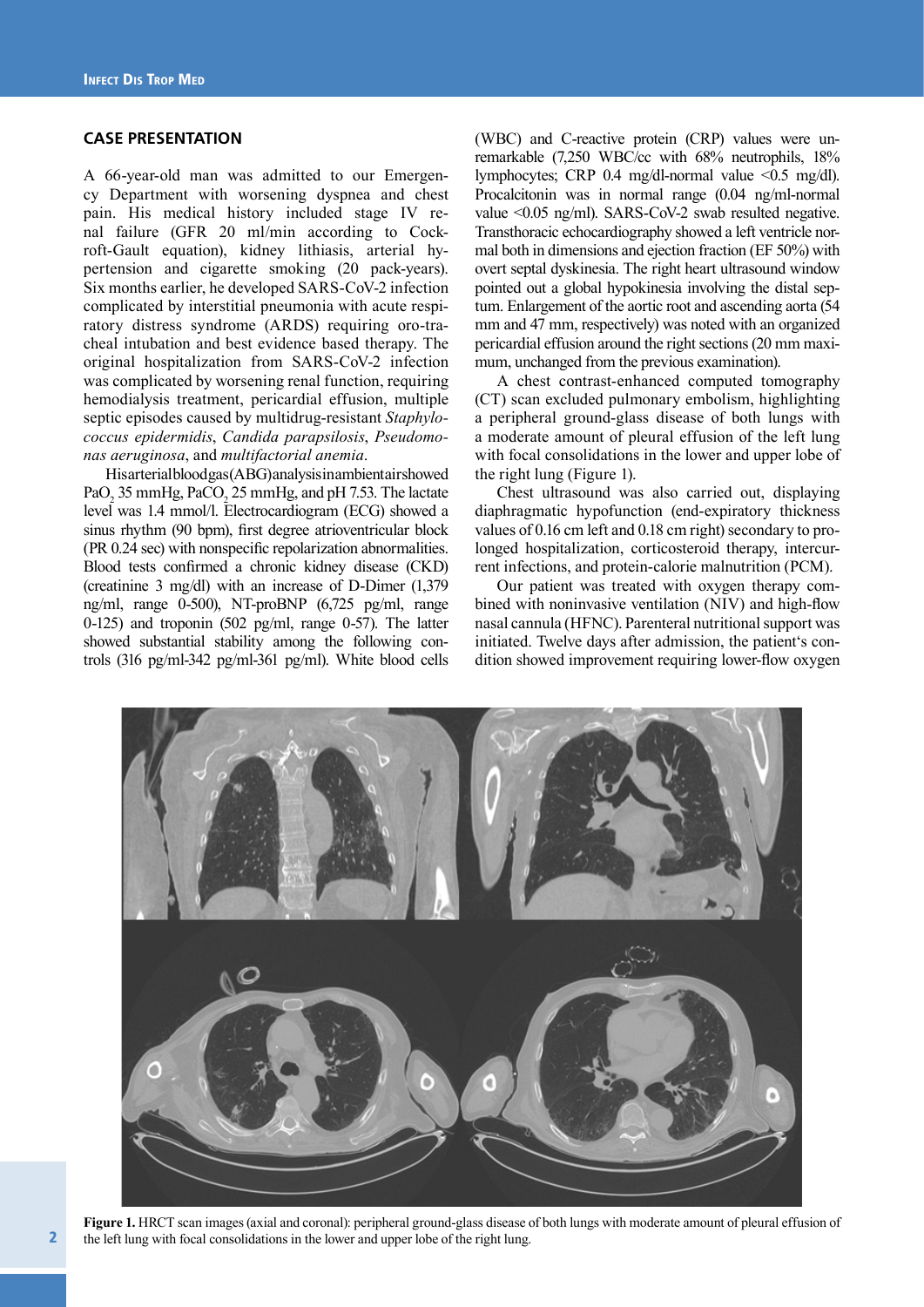therapy. ABG analysis showed:  $PaO_2$  75 mmHg,  $PaCO_2$  $27 \text{ mmHg, pH } 7.43, \text{ SpO}_2\, 96\% \text{ (FiO}_2\, 0.31 \text{ with standard)}$ nasal cannula). Over the next few days, while attempting to acquire a sitting position, the patient developed dyspnea with  $SpO<sub>2</sub>$  of 82% (FiO<sub>2</sub> 0.31) and transient hyposthenia of the left hemisome, which progressively normalized over the next 3 hours. He underwent an urgent CT scan of the brain that excluded acute neurological events.

Similar events occurred on subsequent days trying to change from supine to sitting position, with improvement in  $SpO<sub>2</sub>$  after recumbency. A color-Doppler ultrasound (CDUS) of the epiaortic vessels excluded carotid stenosis confirming a regular orthodromic vertebral flow. A high resolution lung CT scan (HRCT) showed stability of the previous findings as probable fibrotic evolution following SARS-CoV-2 pneumonia. A POS was therefore suspected and investigated with agitated saline contrast echocardiography that detected a patent foramen ovale (PFO) responsible for the right-to-left intracardiac shunt (Figure 2).

The patient thus underwent endovascular closure of the PFO resulting in remarkable improvement of the respiratory situation. As a matter of fact, no further episodes of dyspnea and desaturation occurred, and one week after the procedure, he was able to maintain a  $SpO<sub>2</sub>$  of 97% on room air. The patient was then transferred to a rehabilitation ward to complete his course, at the end of which he was discharged home without further complications.

## **DISCUSSION**

Different pathogenic processes can lead to POS, including cardiac, pulmonary and hepatic disorders. SARS-CoV-2 infection may be an emergent cause of POS. Several cases of POS triggered by COVID-19 are reported in literature, the majority characterized by pulmonary fibrosis as the "culprit" of the syndrome, with intrapulmonary arteriovenous shunt and new-onset intracardiac defects being far less common<sup>10</sup>. In our patient the remarkable clinical improvement after endovascular closure of the PFO indicates the intracardiac disturbance as the main cause of POS, although he developed, as well, an interstitial-fibrotic lung in the sub-mantle areas. Mechanical ventilation, especially in ARDS, may determine a stretch of the pulmonary vascular system and the right ventricle, reversing the interatrial pressure gradient, leading to the opening of the foramen ovale and a right-to-left shunt $11,12$ .

The prevalence of PFO ranges between 16% to 19% in ARDS patients<sup>13-15</sup>. A PFO shunt is associated with a decreased effectiveness of positive end-expiratory pressure (PEEP) titration in improving oxygenation, a greater use of adjunctive interventions, weaning difficulties from mechanical ventilation and longer permanence in the intensive care unit<sup>15</sup>.

In line with the current literature, we strongly believe that the combination of pulmonary SARS-CoV-2 infection associated with increased pulmonary artery pressure, activation of coagulation, and supine or prone positioning during mechanical ventilation, may explain the increased right atrial pressure, leading to refractory hypoxemia with a paradoxical embolism due to intracardiac shunting $16-18$ . In our case, the prompt recognition of a PFO and it's surgical correction led to a definite, stabile clinical improvement. Considering that endovascular treatments are curative in the majority of intracardiac abnormalities (i.e., PFO), clinicians should always consider, in their diagnostic and therapeutic algorithm, an eventual contrast-enhanced echocardiography associated to the standard pulmonary imaging, especially when oxyhemoglobin desaturation is detected with postural changes.

# **CONCLUSIONS**

COVID-19 pneumonia should be considered an emerging cause of POS because of its pulmonary (frequent) and cardiac/intravascular (uncommon, but notable) pathological implications. Cardiovascular *sequelae*



**Figure 2.** Agitated saline-contrast echocardiography showing a patent foramen ovale (PFO) responsible for the right-to-left intracardiac shunt.